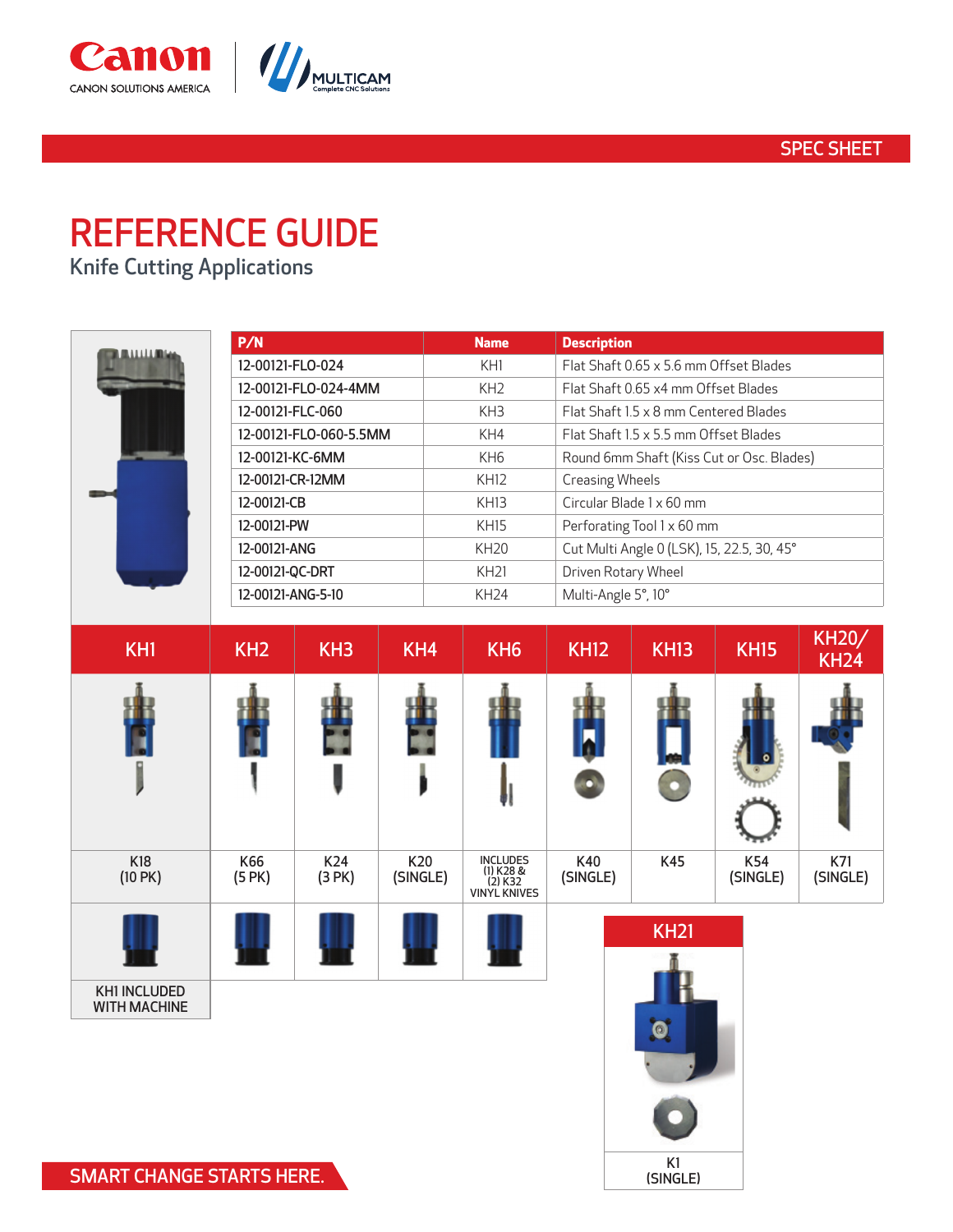### KH1

The KH1 is included with your MultiCam and is designed to fit Flat Shaft 0.65 x 5.6 mm Offset Blades.



 $(1)$   $(2)$ 

 $\circled{3}$ 

 $(2)$  1.) K18 - HSS Straight Back Blade - 50° - Shank 5.6mm Wide x 0.65 Thick - Flat Shank - 5.5mm Depth of Cut - Single Edge General Purpose Knife Blade *10 Pack (Included with Machine)*

> *These single edge cutout blades are designed for general cutting through materials up to 5.5mm in depth. General Purpose - Banner - Cardstock - Corrugated - Styrene and other similar materials.*

2.) K16 - Solid Carbide Straight Back Blade - 55° - Shank 5.6mm Wide x 0.65 Thick - Flat Shank - 5.5mm Depth of Cut - Single Edge - Flat - *5 Pack These single edge cutout blades are designed for general cutting through materials up to 5.5mm in depth. This solid carbide blade is designed to retain its sharp edge 2-3x longer than High Speed steel K18. General Purpose - Banner - Cardstock - Corrugated - Styrene and other similar materials.*

### KH2

The KH2 is designed to fit Flat Shaft 0.65 x 4 mm Offset Blades.



1.) K68 - Solid Carbide Straight Back Blade - 65°/85° - Shank 4mm Wide x 0.65 Thick - 13mm Depth of Cut - Single Edge - *5 Pack*

*Fine drag blade with nominal overcut; designed to cut small radii and intricate detail. Corrugated Boards - Rubber Fabric - Soft & Hard Foams - Corrugated & Flexible Plastics*

2.) K64 - Solid Carbide Straight Back Blade - 65°/85° - Shank 4mm Wide x 0.65 Thick - 10mm Depth of Cut - Single Edge - *5 Pack*

*Fine drag knife with minimal overcut; designed to cut small radii and intricate detail. Corrugated Boards - Rubber Fabric - Soft & Hard Foams - Corrugated & Flexible Plastics*

3.) K66 - Solid Carbide Straight Back Blade - 65°/85° - Shank 4mm Wide x 0.65 Thick - 13mm Depth of Cut - Single Edge - *5 Pack* (K66 - 5 pack included with KH2 purchase)

*Very fine drag knife with least overcut; K66 is a very thin blade that provides the least amount of overcut when compared to the K68 which ia a physically lareger blade. Backup support is provided by Multicam direct. designed to cut small radii and intricate detail. Corrugated Boards - Rubber Fabric - Soft & Hard Foams - Corrugated & Flexible Plastics*

#### KH3

The KH3 is designed to fit Flat Shaft 1.5 x 8 mm

Centered Blades.

The 1.5mm thick blades provide rigidity from blade flex when doing high feed rate cuts or detail cuts on denser materials like soft plastic.



1.) K22 - Solid Carbide Dual Edge Widia Blades - 50° Cut Angle - 20° Wedge - Shank 1.5mm x 8mm - 4.8mm Depth of Cut - *3 Pack*

*Dual edge allows for twice the amount of cutting than a single blade and with this 50° angle of cut the K22 can aggressively slice through a wide variety of materials at high feed rates. Folding Carton - Plastics - Foil - PVC - Textile Fabrics*

2.) K24 - Solid Carbide Dual Edge Widia Blades - 60° Cut Angle - 20° Wedge - Shank 1.5mm x 8mm - 6.9mm Depth of Cut - *3 Pack* (K24 - 3 pack included with KH3 purchase)

*Dual edge allows for twice the amount of cutting than a single blade and with this 60 degree angle not only adds to depth of cut from K22 but still can aggressively slice a wide variety of materials at high feed rates. Folding Carton - Plastics - Foil - PVC - Textile Fabrics*

#### 3.) K23 - Solid Carbide Straight Back Blade - 35mm Overall Length x 50° - Shank 1.5mm x 8mm - 4.8mm Depth of Cut

*Same great cutting ability as K22 but straight back allows for cut back operations where no overcut is needed. Film - Soft Plastics - Polypropylene - PVC - Banner - Folding Carton - Foamed PVC - PS - Polyester Fabric*

#### 4.) K25 - Solid Carbide Straight Back Blade - 35mm Overall Length x 60° - Shank 1.5mm x 8mm - 6.9mm Depth of Cut

*Same great cutting ability as K24 but straight back allows for cut back operations where no overcut is needed. Film Tarpaulin - Polypropylene - PVC - Vinyl Banner - Folding Carton - Foamed PVC - Polyester Fabric*

#### KH4

The KH4 is designed to fit Flat Shaft 1.5 x 5.5 mm Offset Blades.

The 1.5mm thick blades provide rigidity from blade flex when doing high feed rate cuts or detail cuts on denser materials like soft plastic.



 $(2)$ 

1.) K20 - Solid Carbide 1.5mm x 5mm Flat Shaft - Straight Back Blade - Combo Profile 45°+90° - 20mm Depth of Cut

*This combination profile and thickness of blade is one of the best all around drag blades for cutting thicker than 6mm materials. Foamed PVC - PS - Soft Foam Board (PUR)*

2.) K26 - Solid Carbide 1.5mm x 5mm Flat Shaft - Straight Back Blade - Combo Profile 55° x 2.8mm Tip/81.5°- 16.5mm Depth of Cut

*Similiar to K68 for fine drag blade cutting with nominal overcut but with 1.5mm blade thickness provides K26 with rigidity from flexing in denser materials. Folding Carton - Solid Cardboard - Rubber - Soft Foam Board (PUR) - Foam Material - Foam Rubber - Felt - Leather - Polyester Fabric - Composite Panels - Sandwich Panel - Thin Wall Sheet*

3.) K27 - Solid Carbide 1.5mm x 5mm Flat Shaft - Straight Back Blade - Combo Profile 5° x 2.8mm Tip/81.5° - 20mm Depth of Cut

*Similiar to K26 with 1.5mm blade thickness and fine drag blade cutting but blunt tip provides better bottom cutting on thick fibrous materials. Folding Carton - Solid Cardboard - Rubber - Soft Foam Board (PUR) - Foam Material Foam Rubber - Felt - Leather - Polyester Fabric - Composite Panels - Sandwich Panel - Thin Wall Sheet*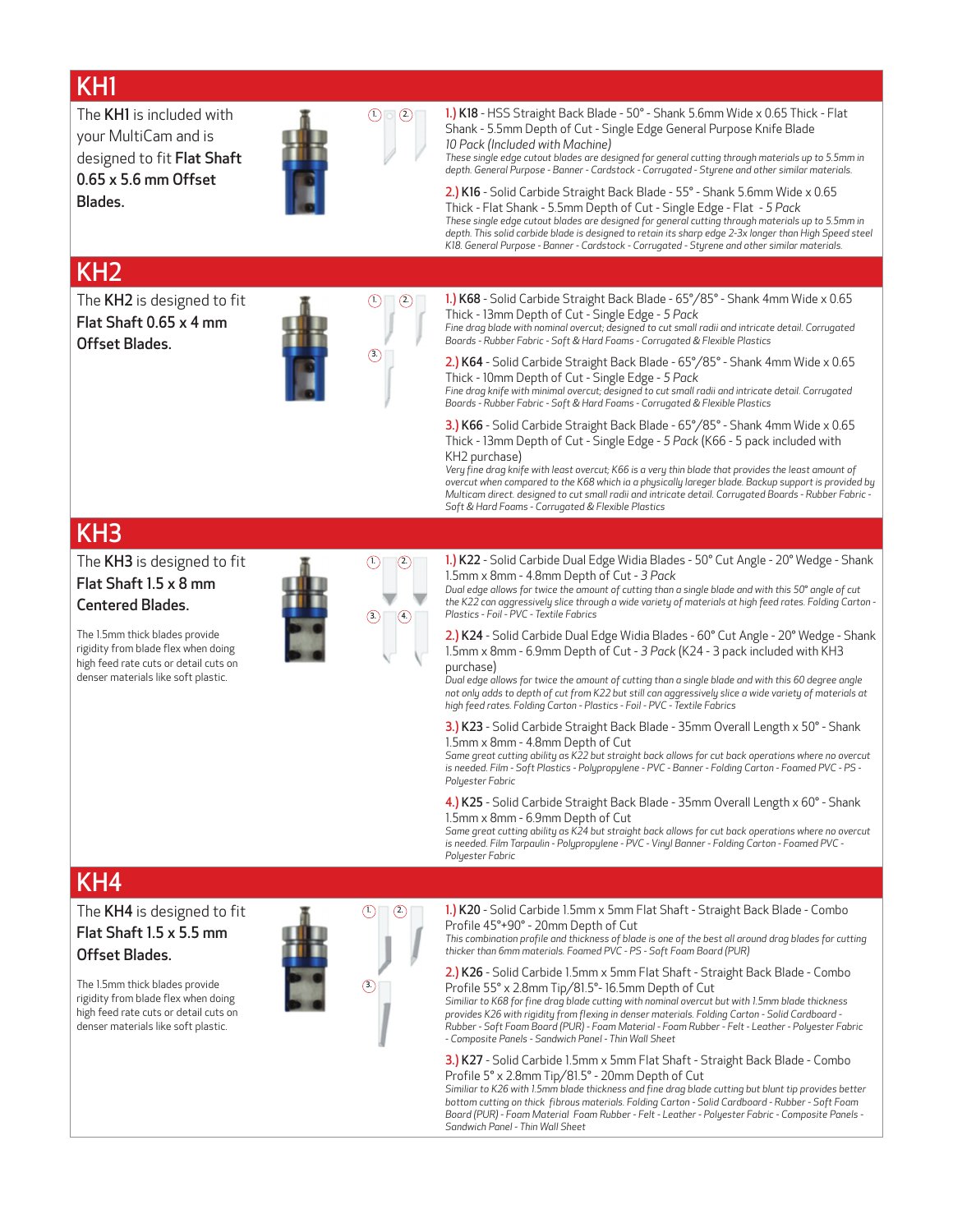## KH6